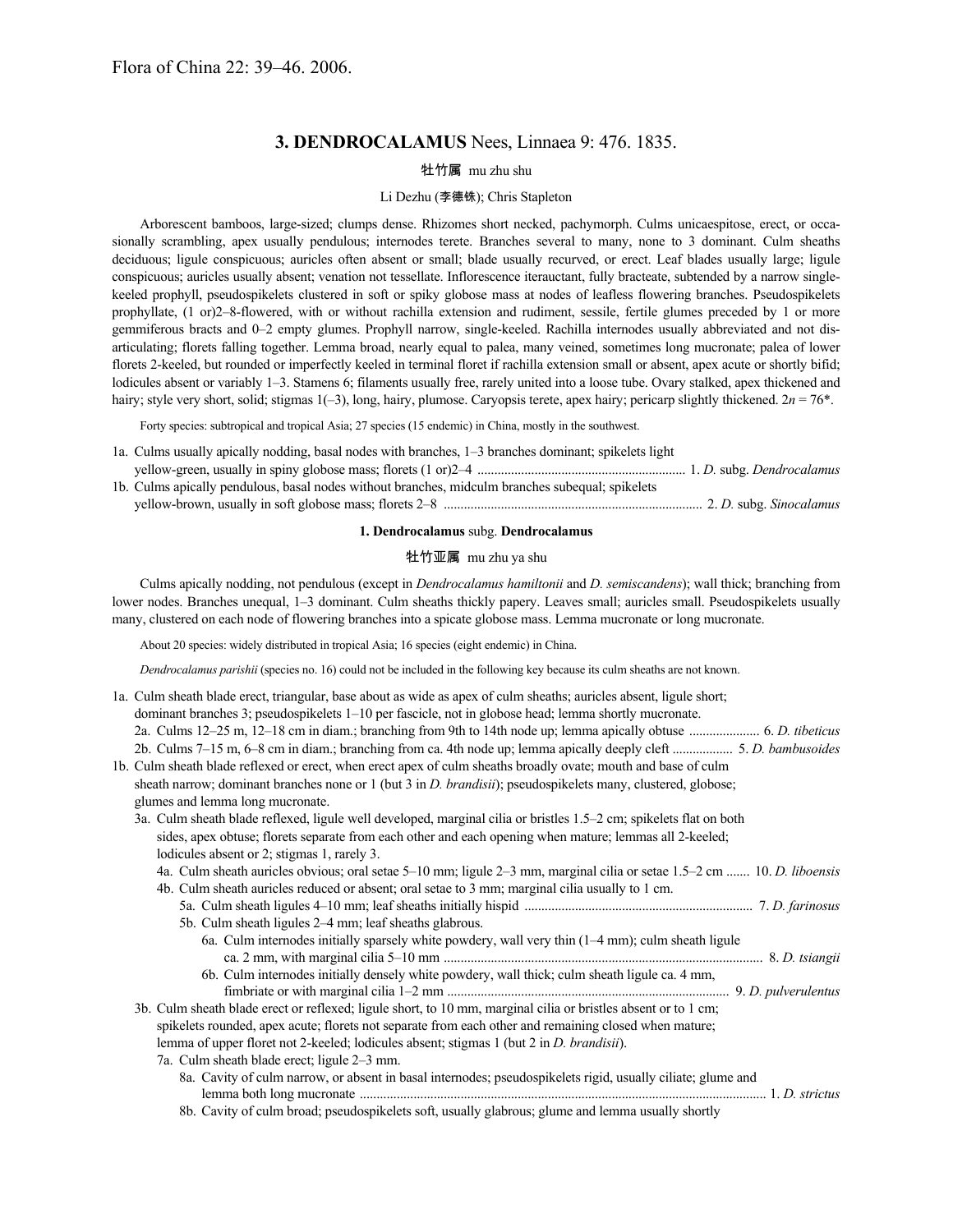mucronate.

|  | 9a. Culms nodding, internodes partially covered with gray scurfy stripes initially; pseudospikelets |  |
|--|-----------------------------------------------------------------------------------------------------|--|
|  | 9b. Culms pendulous, but because of developed main branch (sometimes as robust as culm) upper       |  |
|  | part of culm climbing; internode completely covered with gray cilia, cilia not in stripes;          |  |
|  |                                                                                                     |  |
|  | 7b. Culm sheath blade reflexed (but erect in <i>D. brandisii</i> ); ligule (2–)3–10 mm.             |  |
|  | 10a. Culm sheath auricles and oral setae inconspicuous.                                             |  |
|  | 11a. Internodes white powdery, without hairs; pseudospikelets usually glabrous; leaves              |  |
|  |                                                                                                     |  |
|  | 11b. Internodes white hairy; pseudospikelets usually ciliate.                                       |  |
|  | 12a. Internodes with stripes of gray cilia, dominant branches developed or not, other               |  |
|  | branches on same node slender and surrounding culm; culm sheath ligule ca. 10 mm;                   |  |
|  |                                                                                                     |  |
|  | 12b. Internodes with uniformly distributed, gray cilia, cilia not in stripes; dominant branches     |  |
|  | 3, other branches on same node not enclosing culm; culm sheath ligule 4–5 mm; culms                 |  |
|  |                                                                                                     |  |
|  | 10b. Culm sheath auricles obvious, oral setae well developed, 5–8 mm.                               |  |
|  |                                                                                                     |  |
|  | 13b. Leaves (1.5–)3–7 cm wide, secondary veins 7–13-paired.                                         |  |
|  | 14a. Internodes white powdery, glabrous; leaf blade $15-30 \times 3.8-7$ cm, secondary veins        |  |
|  |                                                                                                     |  |
|  | 14b. Internodes very thinly white powdery, brown setose; leaf blade $20-35 \times 3-5$ cm,          |  |
|  |                                                                                                     |  |
|  |                                                                                                     |  |

**1. Dendrocalamus strictus** (Roxburgh) Nees, Linnaea 9: 476. 1834.

牡竹 mu zhu

*Bambos stricta* Roxburgh, Pl. Coromandel. 1: 58. 1798; *Bambusa stricta* (Roxburgh) Roxburgh.

Culms 7–17 m, (3–)6–10 cm in diam.; internodes 30–45 cm, white powdery; wall thick, culm often solid. Branches several, main mid-culm ones 3. Culm sheaths deciduous, orangebrown, ca. 3/4 as long as internodes, thickly papery, margins ciliate, apex rounded; auricles absent; ligule 1–3 mm, serrulate; blade erect, narrowly triangular. Leaf sheaths initially sparsely hairy, becoming glabrous; ligule short, serrulate; blade usually narrowly lanceolate,  $5-30 \times 1-3$  cm. Pseudospikelet clusters 2.5–5 cm in diam. Spikelets 8–15 mm, usually densely pubescent; fertile florets 2–4. Glumes 2 or more, 6–8 mm, long mucronate; lemma 9–10 mm, apex long mucronate; palea 8–9 mm. Anthers yellow, ca. 5 mm, connective apically produced. Ovary turbinate; style ca. 6.5 mm; stigmas 1. Caryopsis 6–8 mm.

Cultivated. Guangdong, Taiwan [India].

**2. Dendrocalamus membranaceus** Munro, Trans. Linn. Soc. London 26: 149. 1868.

#### 黄竹 huang zhu

*Bambusa membranacea* (Munro) Stapleton & N. H. Xia.

Culms 8–15 m, 7–10 cm in diam.; internodes 34–42 cm, initially thinly white powdery, becoming glossy; wall thick to thin. Branches from culm base, 3 to several, subequal, main mid-culm ones 3, central not dominant. Culm sheaths deciduous, initially orange-green, elliptical to oblong, usually longer than internodes, papery, margins ciliate; auricles small; oral setae short; ligule 8–10 mm, serrulate; blade reflexed, linearlanceolate,  $30-40 \times 2-3$  cm. Leaf sheaths initially sparsely hairy, becoming glabrous; ligule short, serrulate; blade lanceolate, 12.5–25 × 1.2–2 cm. Pseudospikelet clusters dense, 2.5–5 cm in diam., prophylls broad, 2-keeled. Spikelets 8–15 mm, glabrous; fertile florets 2–5. Glumes 2 or more, 8–9 mm, long mucronate; lemma 9–10 mm, apex long mucronate; palea 7–8 mm. Anthers yellow or purple, 4–5 mm, apex apiculate. Ovary turbinate; style 5–6 mm; stigma purple. Caryopsis 6–8 mm.

River valleys to hilly forested areas; 500–1000 m. S Yunnan [Laos, Myanmar, N Thailand, N Vietnam].

This species has also been placed in *Bambusa* because of its vegetative characters and 2-keeled inflorescence prophyll, but it has a more capitate inflorescence than other *Bambusa* species.

It is the most important and most extensive wild species of bamboo in subtropical China, found in pure bamboo forest or mixed with broad-leaved trees.

**3. Dendrocalamus barbatus** Hsueh & D. Z. Li, J. Bamboo Res. 7(4): 4. 1988.

# 小叶龙竹 xiao ye long zhu

Culms 15–18 m, 10–15 cm in diam., tip slightly drooping; internodes 26–32 cm; wall thick. Branches several, main midculm ones 3. Culm sheaths deciduous, orange-brown, ca. 3/4 as long as internodes, leathery, margins ciliate, apex rounded; auricles 5–15 mm; oral setae present or absent; ligule 5–8 mm, serrulate; blade reflexed, glabrous or densely bearded at base. Leaf sheaths sparsely hairy; auricles inconspicuous, sparsely hairy; ligule ca. 1 mm; blade narrowly lanceolate,  $10-15 \times 1-2$ cm. Pseudospikelet clusters 1–2.2 cm in diam. Spikelets 6–8.5 mm, nearly glabrous; fertile florets usually 2. Glumes 2 or 3;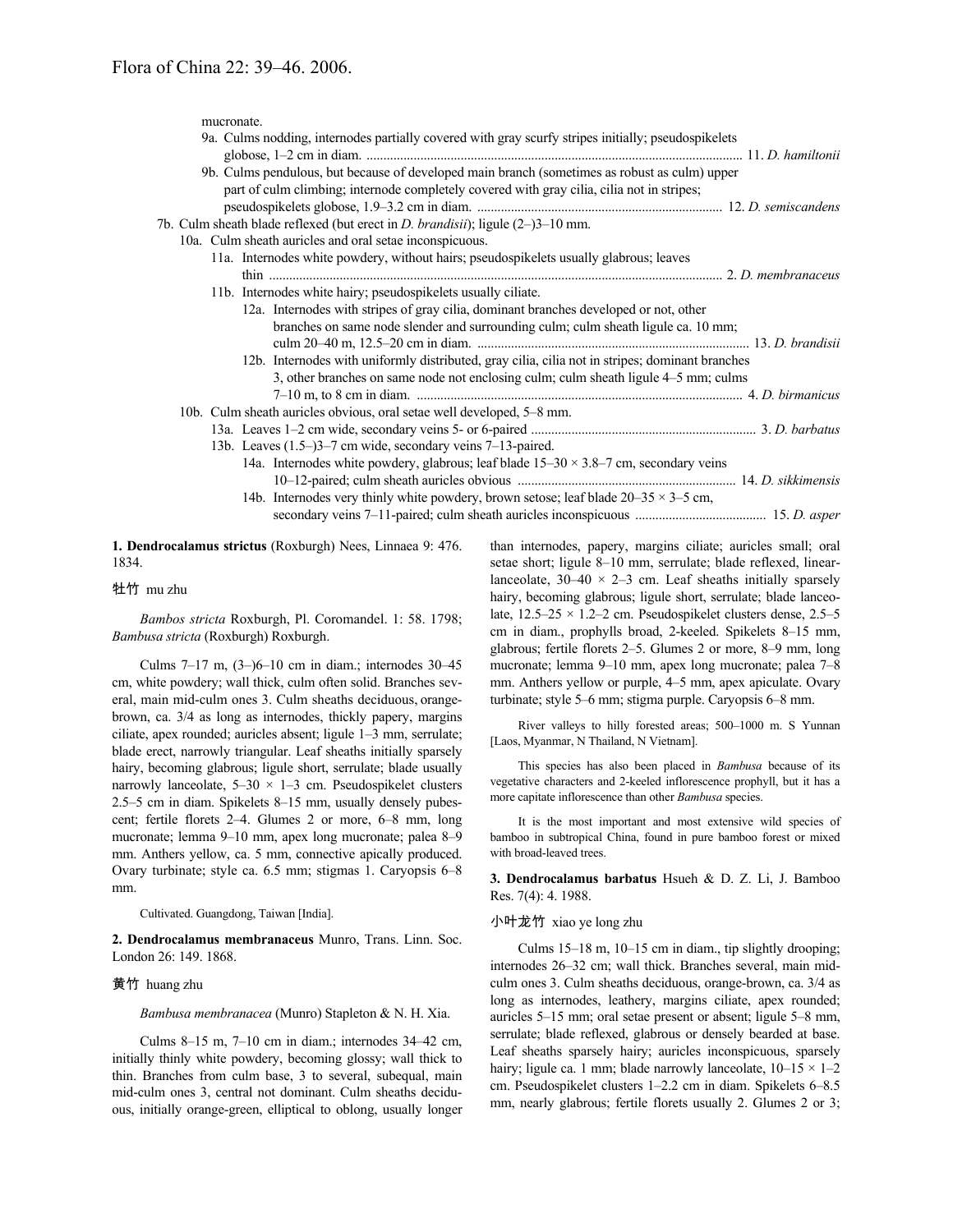lemma 6–7 mm, apex shortly mucronate; palea 5–6 mm. Anthers yellow, becoming purple when dry, ca. 6 mm. Pistil 6–7.5 mm; ovary, style, and stigma all hairy; stigmas solitary. Fruit unknown.

● Mostly in cultivation; 300–1100 m. S Yunnan.

- 1a. Culm sheath auricles with oral setae; blade with basal beard ............................. 3a. var. *barbatus* 1b. Culm sheath auricles without oral setae;
- blade glabrous .......................... 3b. var. *internodiradicatus*

### **3a. Dendrocalamus barbatus** var. **barbatus**

小叶龙竹(原变种) xiao ye long zhu (yuan bian zhong)

Culm sheath auricles with oral setae; blade with basal beard.

● Mostly in cultivation; 300–1100 m. S Yunnan.

**3b. Dendrocalamus barbatus** var. **internodiradicatus** Hsueh & D. Z. Li, J. Bamboo Res. 7(4): 6. 1988 [*"internodiiradicatus"*].

#### 毛脚龙竹 mao jiao long zhu

Culm sheath auricles without oral setae; blade glabrous.

● Cultivated. S Yunnan (Menglun Tropical Botanical Garden).

**4. Dendrocalamus birmanicus** A. Camus, Bull. Mus. Natl. Hist. Nat., sér. 2, 4: 1044. 1932.

### 缅甸龙竹 mian dian long zhu

Culms 7–10 m, to 8 cm in diam.; internodes 20–28 cm. Branches several, main mid-culm ones 3. Culm sheaths deciduous, shorter than internodes, leathery or thickly papery; auricles small; ligule 3–4 mm, serrulate; blade reflexed, 6–10 cm, adaxially setose. Leaf sheaths thinly white powdery, glabrous; ligule ca. 1 mm; serrulate; blade 16–20 × 1.5–2.5 cm. Pseudospikelet clusters 1–1.8 cm in diam. Spikelets 7–8 mm; fertile florets 2 or 3. Glumes 2, 4–4.5 mm, margins ciliate; lemma 5.5–7 mm, apex long mucronate; palea 5.5–7 mm. Anthers 3–4 mm. Style glabrous; stigma 1, about as long as style. Fruit unknown.

Yunnan [Myanmar].

**5. Dendrocalamus bambusoides** Hsueh & D. Z. Li, J. Bamboo Res. 6(2): 16. 1987.

#### 椅子竹 yi zi zhu

*Sellulocalamus bambusoides* (Hsueh & D. Z. Li) W. T. Lin.

Culms 7–15 m, 6–8 cm in diam.; internodes 26–34 cm; wall 1.4–2.8 cm thick. Branches several, main mid-culm ones 3. Culm sheaths deciduous, thickly papery to leathery, abaxially yellow hispid or glabrous, apex slightly arched; auricles absent; ligule ca. 2 mm; blade erect. Leaf sheaths glabrous, margins ciliate; ligule ca. 1 mm; blade narrowly lanceolate, (5–)14–17 × 0.8–1.6 cm. Pseudospikelets subtended by 1–5 bracts, 8–16 mm; fertile florets 3 or 4. Glumes 1 or 2, 5–7 mm, margins ciliate; lemma 7–13 mm, apex mucronate; palea 6–14 mm. Anthers yellow, 4–6 mm. Pistil 1.3–1.7 cm; stigma 1. Fruit unknown.

● S Yunnan.

**6. Dendrocalamus tibeticus** Hsueh & T. P. Yi, J. Bamboo Res. 2(1): 31. 1983.

#### 西藏牡竹 xi zang mu zhu

*Sellulocalamus tibeticus* (Hsueh & T. P. Yi) W. T. Lin.

Culms 12–25 m, 12–18 cm in diam.; internodes (30–)40– 45(–60) cm; wall thick, 6–12 mm. Branching usually from ca. 9th node up, usually with central branch slightly dominant. Culm sheaths initially orange-brown, leathery, abaxially usually with dark brown setae, adaxially glabrous; auricles absent; ligule 2–4 mm; blade erect or slightly reflexed. Leaf sheaths 6–11 mm, glabrous; ligule truncate, 1–1.5 mm; blade broadly lanceolate,  $10-32 \times 2.2-4.5$  cm. Pseudospikelets 2-10 per cluster, 1–1.2 cm, with 3 or 4 florets, basal one sterile; fertile florets 2–3. Glumes 1, ca.  $7 \times 5$  mm, margins ciliate, mucronate; lemma 6–18 mm, margins ciliate, apex obtuse or acute; palea 5–7 mm. Anthers yellow, 5–6 mm. Ovary ovoid; style 5–8 mm; stigmas 1, 2–3 mm. Fruit unknown.

● Broad-leaved forests; 1200–1700 m. Xizang, NW Yunnan.

**7. Dendrocalamus farinosus** (Keng & P. C. Keng) L. C. Chia & H. L. Fung, Acta Phytotax. Sin. 18: 215. 1980.

#### 大叶慈 da ye ci

*Sinocalamus farinosus* Keng & P. C. Keng, J. Wash. Acad. Sci. 36(3): 79. 1946; *Dendrocalamus ovatus* N. H. Xia & L. C. Chia; *Lingnania farinosa* (Keng & P. C. Keng) P. C. Keng; *Neosinocalamus farinosus* (Keng & P. C. Keng) P. C. Keng & T. H. Wen.

Culms 7–12 m, 4–8 cm in diam.; internodes 20–45 cm; wall 4–10 mm thick. Branches from ca. 10th node up; dominant branches distinct, 1–2.5 m, 4–12 mm in diam. Culm sheaths initially orange-brown, becoming brown, oblong-triangular, about as long as internodes, thickly papery or leathery, margins ciliate, apex truncate or concave; auricles absent; ligule ca. 1.3 cm, with setae; blade reflexed, narrowly lanceolate. Leaf sheaths initially hispid; ligule 1–1.5 mm; blade lanceolate,  $9-33 \times 1.5-$ 6 cm. Pseudospikelets 7–20 per node, 8–14 mm; florets 3–5. Glumes 2 or more, 6–8 mm, long mucronate; lemma 7–10 mm, apex mucronate; palea ca. 7 mm. Anthers yellow, 3–5 mm, connectives aristate. Ovary ovoid, style ca. 1 mm; stigmas 1–3, 2–3 mm. Caryopsis yellow, glabrous, apex beaked.

● Guangxi, Guizhou, Sichuan, Yunnan.

**8. Dendrocalamus tsiangii** (McClure) L. C. Chia & H. L. Fung, Acta Phytotax. Sin. 18: 216. 1980.

#### 黔竹 qian zhu

*Lingnania tsiangii* McClure, Sunyatsenia 6(1): 41. 1941; *Dendrocalamus ronganensis* Q. H. Dai & D. Y. Huang; *D. textilis* N. H. Xia, L. C. Chia & C. Y. Xia.

Culms 6–8 m, 3–4 cm in diam.; internodes 20–30(–40)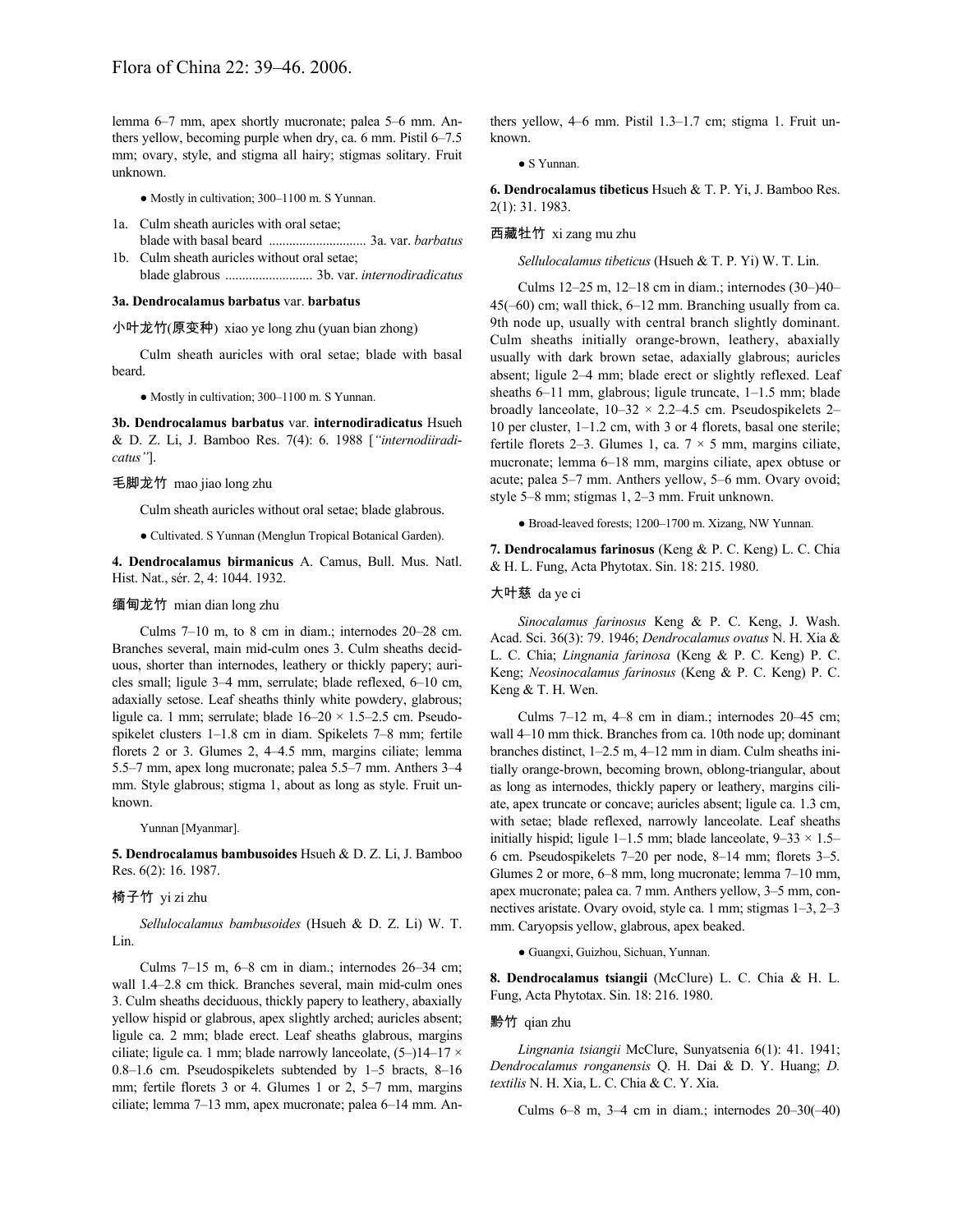cm; wall 1–4 mm thick. Branches usually from 7th–11th node up, several, dominant branches longer and thicker. Culm sheaths deciduous, thickly papery, abaxially appressed setose; auricles absent; ligule ca. 2 mm, margin setaceous; blade reflexed. Leaf sheaths glabrous; ligule 1–2 mm, serrulate or crinkled; blade oblong-lanceolate,  $6-16 \times 1-2$  cm. Inflorescence unknown.

● Guangxi, Guizhou, Sichuan.

An ornamental cultivar, *Dendrocalamus tsiangii* 'Viridistriatus' (花黔竹 hua qian zhu) is distinguished by its yellow culms with green stripes.

**9. Dendrocalamus pulverulentus** L. C. Chia & But, Kew Bull. 43: 115. 1988.

#### 粉麻竹 fen ma zhu

Culms to 8 m, 4–6 cm in diam.; internodes 25–30 cm; wall thick. Branches usually from ca. 10th node upward, several, dominant branches longer and thicker. Culm sheaths deciduous, abaxially appressed brown setose; auricles small or absent; ligule ca. 4 mm, margin hairy, apex arched; blade reflexed, lanceolate. Leaf sheaths glabrous; ligule ca. 1 mm, serrulate; blade lanceolate to oblong-lanceolate,  $13-20 \times 2.5-3.3$  cm. Inflorescence unknown.

● Cultivated. Guangdong.

**10. Dendrocalamus liboensis** Hsueh & D. Z. Li, J. Bamboo Res. 8(1): 37. 1989.

#### 荔波吊竹 li bo diao zhu

*Dendrocalamus exilis* N. H. Xia & L. C. Chia; *D. guiyangensis* N. H. Xia & L. C. Chia.

Culms (8–)12–15 m,(4–)6–9 cm in diam.; internodes(26–) 32–36 cm, initially densely white powdery; wall 8–13 mm thick. Branches usually from 6th or 7th node up, central branch dominant, 3–5 m. Culm sheaths deciduous, leathery, abaxially appressed black-brown setose; auricles undulate; oral setae 5– 10 mm; ligule 2–4 mm, margin fringed or with setae ca. 1 cm; blade reflexed, lanceolate, 9–12 cm. Leaf sheaths glabrous; ligule ca.1 mm; blade 8–40 × 1.5–8.5 cm. Inflorescence unknown.

● Guizhou.

**11. Dendrocalamus hamiltonii** Nees & Arnott ex Munro, Trans. Linn. Soc. London 26: 151. 1868.

### 版纳甜龙竹 ban na tian long zhu

*Sinocalamus hamiltonii* (Nees & Arnott ex Munro) T. Q. Nguyen.

Culms 12–18 m, 9–13 cm in diam., often very pendulous; internodes 30–50 cm, persistently densely white to brown scurfy; wall 1.2–2 cm thick. Branches several, dominant central branch very well developed, especially on older pendulous culms where branches can approach size of culm. Culm sheaths deciduous, initially with patches or stripes of dark brown hairs, margins ciliate, apex slightly arched; auricles absent but with a delicate, naked, triangular protuberance to 1 cm on each side; ligule 1–3 mm, apex somewhat undulate and dentate; blade erect, 3–7 cm, narrow. Leaf sheaths yellow setose; ligule 1.5–2 mm; blade variable, largest ca.  $38 \times 7$  cm. Pseudospikelets 10– 25 per node, clusters 1–4 cm in diam. Spikelets dark purple, 8–  $10 \times 3-5$  mm, glabrous; fertile florets 2-4. Glumes 1 or 2; lemma  $5-7 \times 6-7$  mm, apex long mucronate; palea about as long as lemma, apex bifid. Anthers yellow or red-purple, apex apiculate. Style ca. 4.5 mm; stigmas 1–3, red-purple. Caryopsis brown,  $\pm$  spherical.

Yunnan [Bhutan, India, Laos, Myanmar, Nepal].

**12. Dendrocalamus semiscandens** Hsueh & D. Z. Li, J. Bamboo Res. 8(1): 28. 1989.

# 野龙竹 ye long zhu

Culms (7–)10–18 m, (6–)10–15 cm in diam.; internodes 29–35(–60) cm. Branches several, central dominant. Culm sheaths deciduous, leathery, abaxially brown hairy, apex rounded; auricles absent; ligule ca. 1 mm; blade erect. Leaf sheaths white hairy; ligule 3–5 mm; blade  $25-35 \times 3-4.5$  cm. Pseudospikelets 30–40 per node; clusters (1–)1.9–3.2 cm in diam. Spikelets obovate-triangular,  $10-13 \times 4-7.5$  mm; florets 4 or 5. Glumes 1–3; lemma  $8.5-9.5 \times 5-6$  mm, apex long mucronate; palea 7.5–8 mm. Filaments ca. 7 mm; anthers yellow, ca. 3.7 mm, apiculate. Style purple, ca. 6 mm; stigma 1. Caryopsis golden, with a beak ca. 1.5 mm, basally glabrous, distally including beak white pubescent.

● 500–1000 m. Yunnan.

This bamboo is not yet well distinguished from the widely distributed and variable *Dendrocalamus hamiltonii*.

**13. Dendrocalamus brandisii** (Munro) Kurz, Prelim. Rep. Forest Pegu, 94. 1875.

勃氏甜龙竹 bo shi tian long zhu

*Bambusa brandisii* Munro, Trans. Linn. Soc. London 26: 109. 1868; *Sinocalamus brandisii* (Munro) P. C. Keng.

Culms 10–15 m, 10–12 cm in diam.; internodes 34–43 cm; wall ca. 3 cm thick. Branches several, dominant branches well developed. Culm sheaths deciduous, orange-brown to bright yellow, leathery; auricles small; ligule ca. 1 mm, margin deeply dentate; blade reflexed or nearly erect. Leaf sheaths white hairy; ligule 1.5–2 mm; blade variable,  $23-30 \times 2.5$  cm. Pseudospikelets 5–25 per node, clusters 1.3–1.8 cm in diam. Spikelets ovate-orbicular,  $7-9 \times 4-5$  mm; florets 2-4. Glumes 1 or 2, apex acute; lemma 5–6 mm; palea 2-keeled, keels ciliate, 3 veined between keels, acute or mucronate. Filaments short; anthers green-yellow, ca. 3 mm, apiculate. Ovary ovoid; style ca. 3 mm; stigmas 1 or 2. Caryopsis ovoid, 1.5–5 mm, distally hairy, apex beaked.

Cultivated around villages. Yunnan [native to Laos, Myanmar, Thailand, and Vietnam; cultivated in India].

**14. Dendrocalamus sikkimensis** Gamble ex Oliver, Hooker's Icon. Pl. 18: t. 1888. 1770.

# 锡金龙竹 xi jin long zhu

Culms 10–18 m, 10–13 cm in diam.; internodes becoming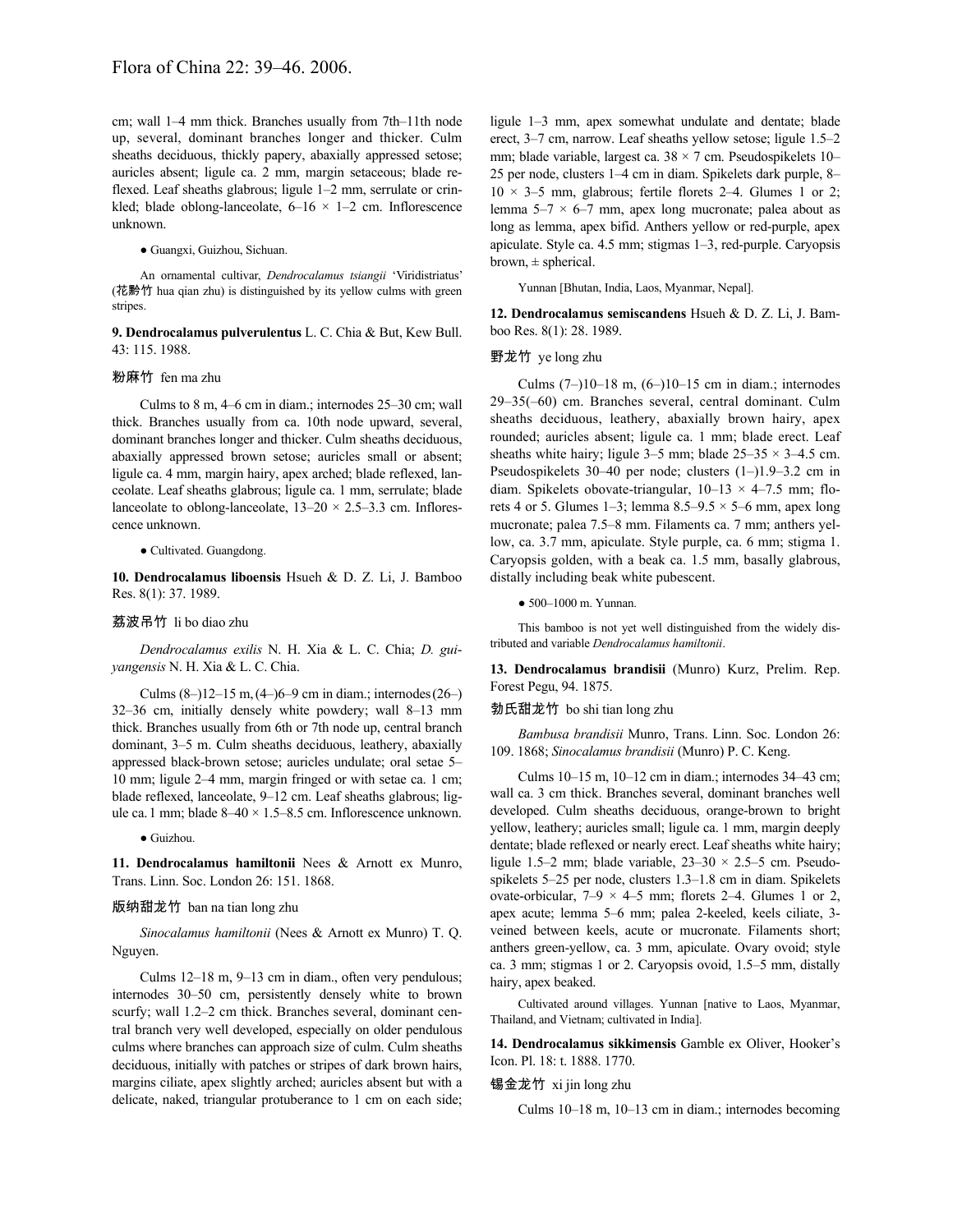orange, 46–56 cm; wall 1–2.5 cm thick. Branches several, sometimes 1 branch dominant. Culm sheaths deciduous, leathery, very densely dark brown velvety; auricles reflexed, broad,  $0.5-2 \times 0.2-0.5$  cm; oral setae orange, curved, long; ligule ca. 5 mm, serrulate; blade strongly deflexed, 10–18 cm. Leaf sheaths appressed white hairy; auricles and oral setae prominent; ligule ca. 1 mm; blade variable,  $15-30 \times 3.8-7$  cm. Pseudospikelet clusters ca. 4 cm in diam. Spikelets lanceolate, 1.2–1.8 cm; florets 2 or 3. Glumes 3 or 4, ovate; lemma ovate, margins ciliate, apex acute or mucronate; palea keels ciliate, many veined. Anthers apiculate at apex. Ovary spherical. Caryopsis obovoid, apex beaked.

100–600 m. S Yunnan [Bhutan, India (Sikkim)].

**15. Dendrocalamus asper** (Schultes & J. H. Schultes) Backer ex K. Heyne, Nutt. Pl. Ned.-Ind., ed. 2, 1: 301. 1927.

# 马来甜龙竹 ma lai tian long zhu

*Bambusa aspera* Schultes & J. H. Schultes, Syst. Veg. 7: 1352. 1830; *Dendrocalamus flagellifer* Munro; *Gigantochloa aspera* (Schultes & J. H. Schultes) Kurz; *Sinocalamus flagellifer* (Munro) T. Q. Nguyen.

Culms 15–20 m, 6–10(–12) cm in diam.; internodes 30–50 cm. Branches from ca. 9th node up, central branch dominant. Culm sheaths deciduous, initially light green, leathery, apex rounded; ligule 7–10 mm, margin with brown setae; auricles linear, ca. 20 × 7 mm, margin undulate; oral setae present; blade reflexed, lanceolate. Leaf sheaths initially sparsely hairy, becoming glabrous; ligule truncate, ca. 2 mm, entire or serrulate; blade variable, lanceolate or oblong-lanceolate, (10–)20–  $30(-35) \times (1.5-3) - 5$  cm. Spikelets 6–9 mm; florets 4 or 5, apical one sterile. Glumes 1 or 2, ovate-lanceolate; lemma broadly ovate, margins ciliate; palea about as long as lemma, keels and margins ciliate, 1–3-veined between and 2-veined on either side of keels. Anthers 3–5 mm, apex apiculate. Ovary hairy; style hairy; stigmas 1. Fruit unknown.

Hong Kong, Taiwan, Yunnan [Indonesia, Laos, Malaysia, Myanmar, Philippines, Thailand].

**16. Dendrocalamus parishii** Munro, Trans. Linn. Soc. London 26: 149. 1868.

### 巴氏龙竹 ba shi long zhu

*Dendrocalamus hookeri* Munro var. *parishii* (Munro) Blatter; *Sinocalamus parishii* (Munro) W. T. Lin.

Culms to 10 m, to 10 cm in diam. Culm sheaths unknown. Leaf sheaths glabrous; ligule ca. 2 mm; blade ca.  $17 \times 3$  cm, glabrous. Pseudospikelets 20–35 per node, clusters 2.5–3.2 cm in diam. Spikelets ovoid, ca.  $13 \times 5$  mm; florets 2 or 3. Glumes 1 or 2, apex mucronate; lemma  $10-12 \times 7.5-8.5$  mm, margins ciliate, apex long mucronate; palea 5–9 mm, 2-keeled, keels sparsely ciliate, apex obtuse. Anthers 3–5 mm, apex apiculate. Pistil 0.8–1 cm; stigmas 1 or 2. Fruit unknown.

Yunnan [India, Pakistan].

The identification of this bamboo appears somewhat speculative.

**2. Dendrocalamus** subg. **Sinocalamus** (McClure) Hsueh & D. Z. Li, J. Bamboo Res. 7(4): 9. 1988.

### 麻竹亚属 ma zhu ya shu

*Sinocalamus* McClure, Lingnan Univ. Sci. Bull. 9: 66. 1940.

Culms apically pendulous, basally without branches, dominant branches none or 1. Culm sheaths thickly leathery. Leaves usually large. Pseudospikelets 1 to several on nodes of flowering branches, yellow-brown; florets 2–8. Lemma not mucronate; lodicules absent to 1. Stigmas 1.

About 25 species: mainly distributed in SE Asia; 11 species (seven endemic) in China.

1a. Culm 15–25(–30) m, 10–20(–30) cm in diam.; spikelets acute, with 5–8 florets, florets inseparable and each floret usually closed when mature (open in *D. fugongensis*).

2a. Culm sheath blade reflexed or nearly erect; apex of palea bifid.

3a. Basal culm internodes normal; culm sheath blade reflexed; spikelet 1–1.5 cm; 2-veined between 2 keels of palea .......................................................................................................................................................... 17. *D. giganteus*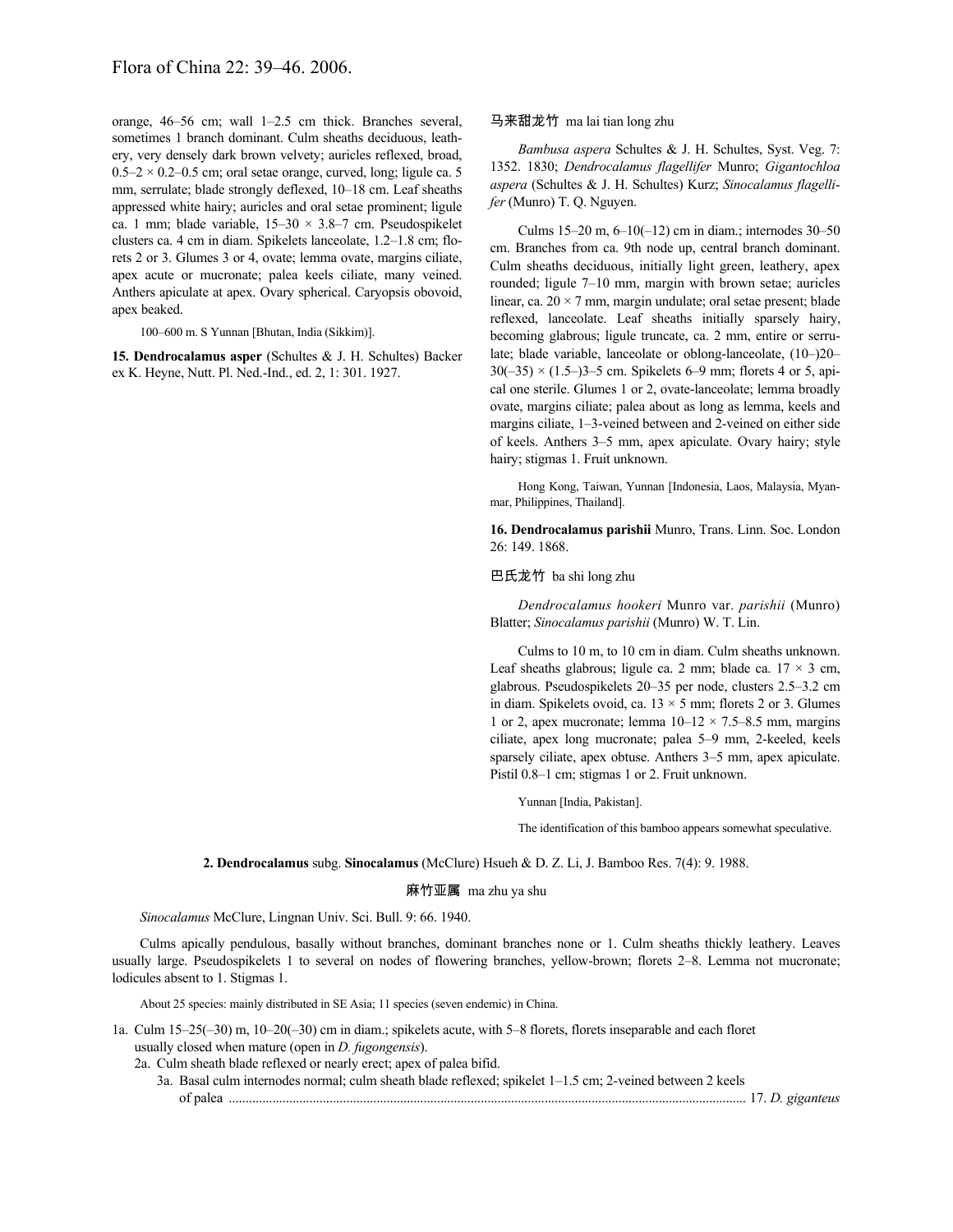| 3b. Basal culm internodes congested; culm sheath blade nearly erect; spikelet 3–3.5 cm; 5-veined between                                                |  |
|---------------------------------------------------------------------------------------------------------------------------------------------------------|--|
| 2b. Culm sheath blade erect; apex of palea obtuse.                                                                                                      |  |
| 4a. Culm initially white ciliate; bracts basal to inflorescence obviously shorter than pseudospikelets  19. D. calostachyus                             |  |
| 4b. Culm initially white powdery, not ciliate; bracts basal to inflorescence nearly as long as                                                          |  |
|                                                                                                                                                         |  |
| 1b. Culm 15–20 m (to 25 m in <i>D. yunnanicus</i> and <i>D. latiflorus</i> ), 10–18 cm in diam.; spikelets obtuse or acute,                             |  |
| truncate, with 2–8 florets, florets slightly separable from each other and each floret usually open when<br>mature (closed in <i>D. pachystachys</i> ). |  |
| 5a. Culm sheath setaceous, or setaceous and tomentose; spikelets $0.5-1.2 \times 0.4-0.8$ cm, with 4 or 5 florets.                                      |  |
| 6a. Culm internodes glabrous, white powdery initially; abaxial surface of culm sheath with appressed brown                                              |  |
|                                                                                                                                                         |  |
| 6b. Culm internodes with setae or tomentose, without powder.                                                                                            |  |
| 7a. Culm sheath with dense black-brown setae and white to light brown tomentum scattered and not                                                        |  |
|                                                                                                                                                         |  |
| 7b. Culm sheath with black-brown tomentum and spots of white tomentum; spikelet oblong-ovate, ca.                                                       |  |
| 5b. Culm sheaths glabrous or with readily deciduous setae, becoming glabrous; spikelet $1-1.6(-2.8) \times 0.5-1.3$<br>cm, with 5–8 florets.            |  |
| 8a. Culms white ciliate or glabrous.                                                                                                                    |  |
| 9a. Ligule 3–4 mm; spikelet $1.7$ –2.8 $\times$ 0.5–1 cm, apex acute; florets inseparable from each other                                               |  |
| 9b. Ligule 1–2 mm; spikelet $1.2-1.5 \times 0.7-1.3$ cm, apex obtuse; florets partially separable from                                                  |  |
|                                                                                                                                                         |  |
| 8b. Culms with appressed setae, or tomentose, or with sparse white powder.                                                                              |  |
| 10a. Apex of culm sheath truncate or projected at center, 6–11 cm wide; ligule 1–4 mm; internodes                                                       |  |
| 10b. Apex of culm sheath depressed, 3–7 cm wide; ligule 5–8 mm; internodes of flowering branches                                                        |  |
|                                                                                                                                                         |  |
|                                                                                                                                                         |  |

**17. Dendrocalamus giganteus** Munro, Trans. Linn. Soc. London 26: 150. 1868.

# 龙竹 long zhu

*Sinocalamus giganteus* (Munro) A. Camus, Rev. Int. Bot. Appl. Agric. Trop. 29: 551. 1949.

Culms 20–30 m, 20–30 cm in diam.; internodes 30–45 cm; wall 1–3 cm thick. Branches several. Culm sheaths deciduous, initially purple, thickly leathery, brown hairy; margins broadly rounded; auricles reflexed, wavy; oral setae absent; ligule 6–12 mm, serrulate; blade reflexed, ovate-lanceolate, 13–38 cm. Leaf sheaths glabrous; ligule 1–3 mm, serrulate; blade usually oblong-lanceolate, to  $45 \times 10$  cm. Inflorescence branches pendulous, long. Pseudospikelets 4–12(–25) cm. Spikelets 10–15 × 3–4 mm; florets 5–8, apical one sterile. Glumes 2, 3–4 mm; lemma broadly ovate, margins ciliate, apex mucronate; palea about as long as lemma, 2-keeled, keels ciliate, 2-veined between and 1-veined on either side of keels. Anthers ca. 6.5 mm, apex apiculate. Pistil ca. 1 cm, shortly hairy. Ovary ovoid; style long; stigma 1, purple. Caryopsis oblong, apex obtuse, plumose.

Yunnan; cultivated in Taiwan [Myanmar; cultivated in Malaysia and Thailand].

**18. Dendrocalamus sinicus** L. C. Chia & J. L. Sun, Bamboo Res. 1(1): 10. 1982.

### 歪脚龙竹 wai jiao long zhu

Culms 20–30 m, 20–30 cm in diam.; internodes 17–22 cm.

Culm sheaths deciduous or persistent, initially yellow-green, thickly leathery; auricles absent; ligule ca. 6 mm; blade erect. Leaf sheaths initially slightly hairy, becoming glabrous; ligule 1.5–2 mm; blade  $20-40 \times 4-6.5$  cm. Pseudospikelets 1 or more. Spikelets  $30-35 \times 6.5-7.5$  mm; florets 5 or 6. Glumes 1.2-1.5 cm, abaxially slightly hairy, apex mucronate; lemma 17–25 mm; palea 5-veined between keels, apex bifid. Filaments 1.5–3 cm; anthers 8–12 mm. Style long; stigma 1. Fruit unknown.

● 600–1000 m. Yunnan.

**19. Dendrocalamus calostachyus** (Kurz) Kurz, Prelim. Rep. Forest Pegu, 94. 1875.

#### 美穗龙竹 mei sui long zhu

*Bambusa calostachya* Kurz, J. Asiat. Soc. Bengal, Pt. 2, Nat. Hist. 42: 247. 1873; *Sinocalamus calostachyus* (Kurz) P. C. Keng.

Culms tall. Culm sheaths leathery, apex truncate; ligule 1– 2 mm, rounded or serrulate; auricles absent; blade erect. Leaf sheaths glabrous, margins long ciliate, apex truncate; ligule 1–2 mm, rounded or serrulate; blade variable, broadly lanceolate,  $23-30 \times 2.5-6.5$  cm, apex acute. Pseudospikelets 1-5. Spikelets 1–1.5 cm; florets 4–6. Glumes 2 or 3, broadly ovate, margins ciliate, apex mucronate; lemma 9–11 × 6–9 mm; palea 6–7 mm, 3–5-veined between and 1-veined on either side of keels, apex acuminate. Filaments slender; anthers yellow, ca. 5.5 mm; Pistil ca. 1.1 cm; ovary ovoid or orbicular; style 1; stigma 1. Fruit unknown.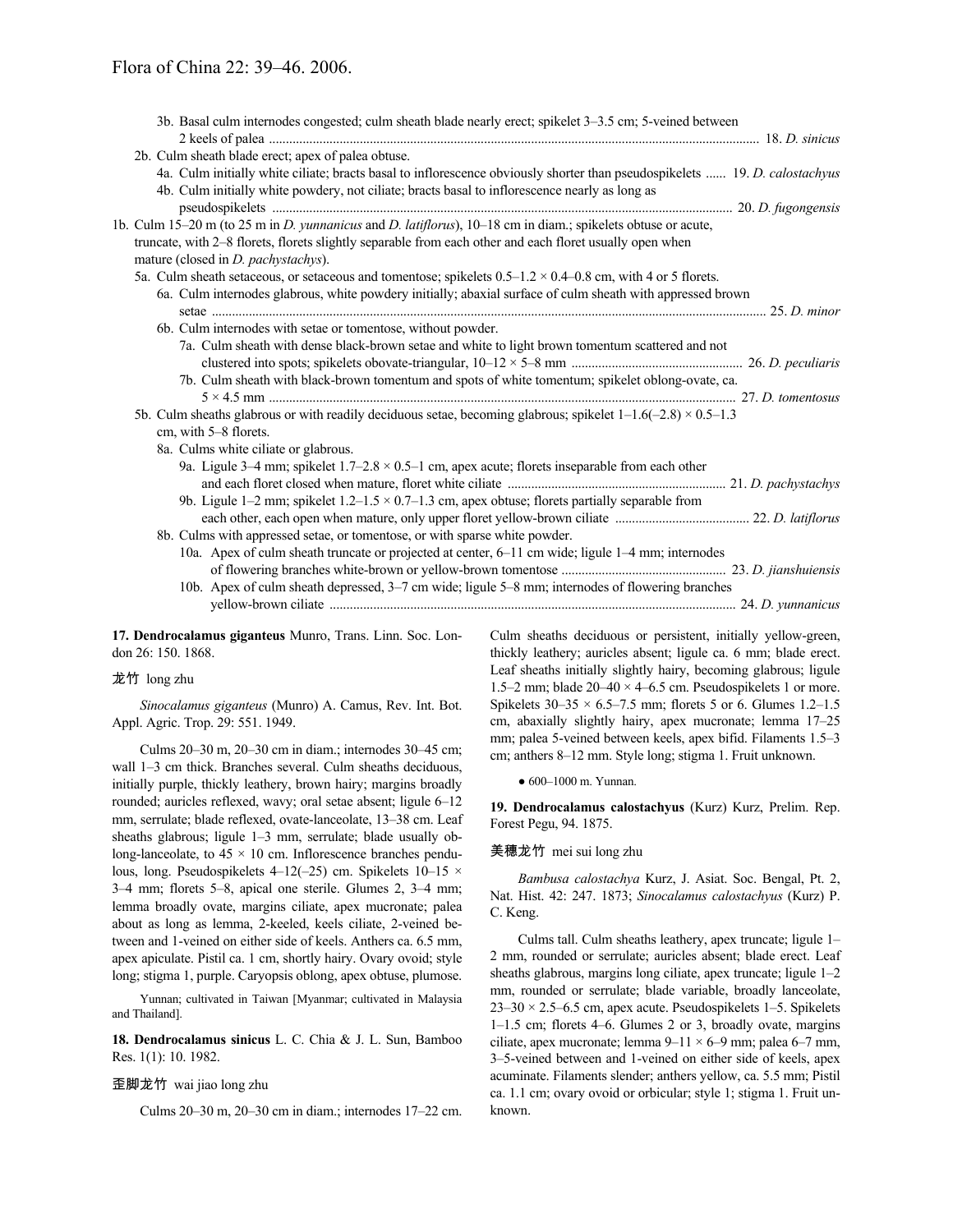Yunnan [Myanmar; cultivated in India].

**20. Dendrocalamus fugongensis** Hsueh & D. Z. Li, J. Bamboo Res. 7(4): 9. 1988.

# 福贡龙竹 fu gong long zhu

Culms to 20 m, 10–15 cm in diam.; internodes 35–46 cm; wall ca. 2 cm thick. Branches several, central branch dominant. Culm sheaths deciduous, yellow-green when dry, leathery; auricles absent; ligule ca. 3 mm, serrulate; blade erect. Leaf sheaths glabrous, margin ciliate; ligule 1.5–2 mm; auricles small; blade  $18-25 \times 3-4.2$  cm. Pseudospikelets 6-14 per node, clusters 1-1.5 cm in diam. Spikelets  $10-13 \times 3-4$  mm; florets 4. Glumes 1 or more,  $8-10 \times 6-8$  mm, long mucronate; lemma 1-1.2 cm, long mucronate; palea 7–9 mm. Anthers yellow or purple. Style 6–7 mm; stigma 1. Fruit unknown.

● NW Yunnan.

**21. Dendrocalamus pachystachys** Hsueh & D. Z. Li, J. Bamboo Res. 8(1): 25. 1989.

# 粗穗龙竹 cu sui long zhu

Culms 10–12 m, to 10 cm in diam.; internodes 39–47 cm; wall to 2 cm thick. Branches several, dominant branch well developed. Culm sheaths deciduous, initially yellow-green, leathery or thickly leathery, glabrous; auricles absent; ligule ca. 3 mm, serrulate; blade erect, 6–12 cm. Leaf sheaths brown hairy; ligule 3–5 mm, serrulate; blade to  $40 \times 12$  cm. Pseudospikelets 1 or more per node. Spikelets  $17-24 \times 5-10$  mm; florets 5–8. Glumes 2 or 3, apex mucronate; lemma 7.5–12.5 mm, leathery, apex mucronate; palea about as long as lemma or slightly longer, 4- or 5-veined between keels, apex bifid. Filaments 7–11 mm; anthers yellow, 6–7 mm. Pistil 1.2–1.7 cm; stigma 1. Fruit unknown.

● Yunnan.

**22. Dendrocalamus latiflorus** Munro, Trans. Linn. Soc. London 26: 152. 1868.

#### 麻竹 ma zhu

*Bambusa latiflora* (Munro) Kurz; *Dendrocalamus latiflorus* var. *lagenarius* W. C. Lin; *Sinocalamus latiflorus* (Munro) McClure; *S. latiflorus* var. *magnus* T. H. Wen.

Culms 20–25 m, 15–30 cm in diam.; internodes 45–60 cm; wall 1–3 cm thick. Branches several, central branch dominant. Culm sheaths deciduous, thickly leathery; auricles small; ligule 1–3 mm, serrulate; blade reflexed, ovate to lanceolate. Leaf sheaths initially slightly hairy, becoming glabrous; ligule 1–2 mm, serrulate; blade oblong-lanceolate,  $15-35(-50) \times 2.5-7$ cm. Pseudospikelets 1–7 or more per node. Spikelets 12–15 × 7–13 mm; florets 6–8. Glumes 2 or more, ca. 5 mm, margins ciliate; lemma  $12-13 \times 7-16$  mm; palea  $7-11 \times 3-4$  mm. Anthers yellow, 5–6 mm, apex mucronate. Ovary broadly ovoid; style white hairy; stigma 1. Caryopsis 8–12 mm.

Fujian, Guangdong, Guangxi, Guizhou, Hainan, Sichuan, Taiwan, Yunnan; cultivated in SW Jiangsu and S Zhejiang [Myanmar, Vietnam].

Two cultivars occur in Taiwan: *Dendrocalamus latiflorus* 'Subconvex' (葫芦麻竹 hu lu ma zhu), distinguished by its much smaller culms, 5–10 m, 4–12 cm in diam., with internodes 10–30 cm, basally congested and pear-shaped; and *D. latiflorus* 'Mei-nung' (美浓麻竹 mei nong ma zhu), with culms and branches yellow-green with green stripes and culm sheaths yellow-green to brown-green with several narrow, yellow stripes.

**23. Dendrocalamus jianshuiensis** Hsueh & D. Z. Li, J. Bamboo Res. 7(4): 14. 1988.

# 建水龙竹 jian shui long zhu

Culms 17–18 m, 10–12 cm in diam.; internodes 25–37 cm; wall 1.2–2 cm thick; branching from 8th–9th node up, central branch dominant. Culm sheaths deciduous, about as long as internodes, thickly leathery, apex truncate; auricles small, 0.5–2 cm; ligule 1–4 mm, serrulate; blade reflexed,  $10-20 \times 3.5-7.5$ cm. Leaf sheaths glabrous; ligule ca. 2 mm; blade 20–38 × 3.5– 8.5 cm. Pseudospikelets 1 or more per node. Spikelets  $10-18 \times$ 5–10 mm, apex obtuse; florets 6 or 7. Glumes 1–3, 5–8 mm, abaxially slightly hairy, apex mucronate; lemma and glumes 7–  $12 \times 5{\text -}10$  mm; palea 6–9 mm. Filaments 1–1.4 cm; anthers yellow, 4–6 mm, apex mucronate. Pistil 1–1.5 cm, white hairy; stigma 1. Fruit unknown.

● Yunnan.

**24. Dendrocalamus yunnanicus** Hsueh & D. Z. Li, J. Bamboo Res. 7(4): 17. 1988.

### 云南龙竹 yun nan long zhu

Culms 18–25 m, 11–18 cm in diam.; internodes 42–52 cm; wall 1–2 cm thick. Branches several. Culm sheaths deciduous, leathery to thickly so, depressed, apex narrow; auricles small; ligule 5–8 mm, serrulate; blade reflexed, 9–18 × 3–9 cm, adaxially brown hairy. Leaf sheaths white hairy; ligule 1.5–2 mm; blade  $25-35 \times 4.5-6.5$  cm, abaxially glabrous. Pseudospikelets 1 or more per node. Spikelets 1–1.6 cm, apex acute; florets 5–7. Glumes 2 or more, 2–4 mm, abaxially slightly hairy, apex acute; lemma 5–9 mm, long mucronate; palea 4–8 mm, 4- or 5 veined between keels, apex depressed. Anthers yellow, 3–4 mm, apex mucronate. Style ca. 4 mm; stigma 1. Fruit unknown.

Yunnan [Vietnam].

**25. Dendrocalamus minor** (McClure) L.C.Chia& H. L. Fung, Acta Phytotax. Sin. 18: 215. 1980.

#### 吊丝竹 diao si zhu

Culms 5–12 m, (3–)6–8 cm in diam.; internodes green or yellow with green stripes, 30–45 cm; wall 5–5.6 mm thick. Branches several. Culm sheaths deciduous, initially grassgreen, leathery, initially appressed brownish hispid, becoming glabrous; auricles small; ligule 3–8 mm, fimbriate; blade reflexed, ovate-lanceolate or lanceolate, abaxially glabrous. Leaf sheaths initially slightly hairy, becoming glabrous; ligule ca. 1 mm, serrulate; blade oblong-lanceolate,  $10-25 \times 1.5-3$  cm, base rounded, apex acute. Pseudospikelets 5–10 per node. Spikelets ca. 1.2 cm; florets 4 or 5. Glumes usually 2(or 3), ca. 6 mm, margins ciliate; lemma 9–11 mm, glabrous, margins ciliate, apex acute, mucronate; palea 6–8 mm, 2-keeled, 3-veined between keels, apex acuminate or bifid. Anthers yellow, 5–6 mm, apex mucronate. Ovary ovoid; style slender; stigma 1. Caryopsis ca. 5 mm.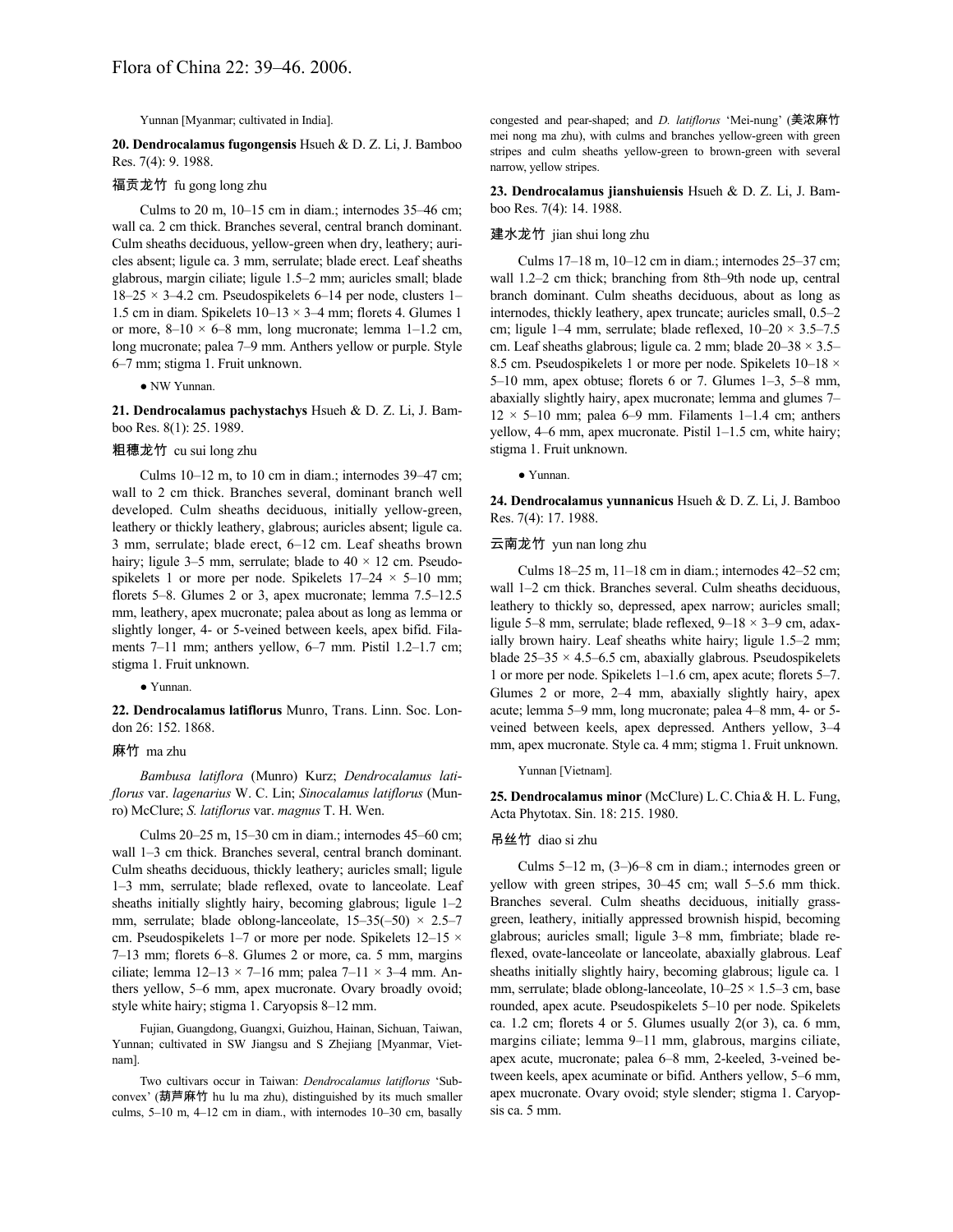● Low hills. Guangdong, Guangxi, Guizhou.

- 1a. Culms 6–12 m, to 8 cm in diam., internodes green; glumes 2, palea apically acuminate
- ..................................................................... 25a. var. *minor* 1b. Culms 5–8 m, 4–6 cm in diam.; internodes slightly yellow with 5–8 deep green stripes; glumes 3, palea apically bifid ............... 25b. var. *amoenus*

#### **25a. Dendrocalamus minor** var. **minor**

吊丝竹(原变种) diao si zhu (yuan bian zhong)

*Sinocalamus minor* McClure, Sunyatsenia 6(1): 47. 1941; *Dendrocalamus sapidus* Q. H. Dai & D. Y. Huang.

Culms 6–12 m, to 8 cm in diam., internodes green. Glumes 2; palea acuminate at apex.

● Guangdong, Guangxi, Guizhou.

**25b. Dendrocalamus minor** var. **amoenus** (Q. H. Dai & C. F. Huang) Hsueh & D. Z. Li, J. Bamboo Res. 8(1): 39. 1989.

### 花吊丝竹 hua diao si zhu

*Sinocalamus minor* McClure var. *amoenus* Q. H. Dai & C. F. Huang, Acta Phytotax. Sin. 19: 261. 1981.

Culms 5–8 m, 4–6 cm in diam.; internodes slightly yellow, with 5–8 deep green stripes. Glumes 3; palea bifid at apex.

● Low hills. Guangxi.

**26. Dendrocalamus peculiaris** Hsueh & D. Z. Li, J. Bamboo Res. 8(1): 32. 1989.

# 金平龙竹 jin ping long zhu

Culms 13–18 m, 10–15 cm in diam.; internodes 36–43 cm; wall 3–3.5 cm thick. Culm sheaths deciduous, orange-brown, leathery; auricles absent; ligule 6–10 mm, serrulate; blade reflexed. Leaf sheaths initially slightly hairy, becoming glabrous, margins ciliate; ligule ca. 1 mm; blade  $25-40 \times 3-5.5$ (–10) cm. Pseudospikelets 2–15 per node. Spikelets 1–1.2 cm; florets 4 or 5. Glumes 2; lemma 7–11 mm, margins undulate, apex mucronate; palea 6–8 mm, 2-keeled, 2-veined between keels, apex acute. Anthers yellow, 3–3.5 mm, apex mucronate. Pistil ca. 1 cm; stigma 1. Fruit unknown.

● Yunnan.

**27. Dendrocalamus tomentosus** Hsueh & D. Z. Li, J. Bamboo Res. 8(1): 34. 1989.

#### 毛龙竹 mao long zhu

Culms to 20 m,  $9-12$  cm in diam.; internodes  $29-42(-55)$ cm; wall ca. 2 cm thick. Branches several, dominant branches well developed, 5–6 m. Culm sheaths deciduous, leathery; auricles absent; ligule 5–7 mm; blade reflexed, abaxially setaceous. Leaf sheaths initially thinly white powdery, becoming black; ligule ca. 1 mm; blade  $25-34 \times 2.5-4.2$  cm. Pseudospikelets 6–8 per node, clusters 7–11 mm in diam. Spikelets ca. 5.5 mm; florets 4 or 5. Glumes 1 or 2; lemma 4–5 mm, slightly hairy; palea ca. 4 mm, apex obtuse or depressed. Anthers yellow, 2.5–3 mm, apex mucronate. Pistil ca. 6 mm; stigma 1. Fruit unknown.

● Broad-leaved forests; 800–900 m. Yunnan.